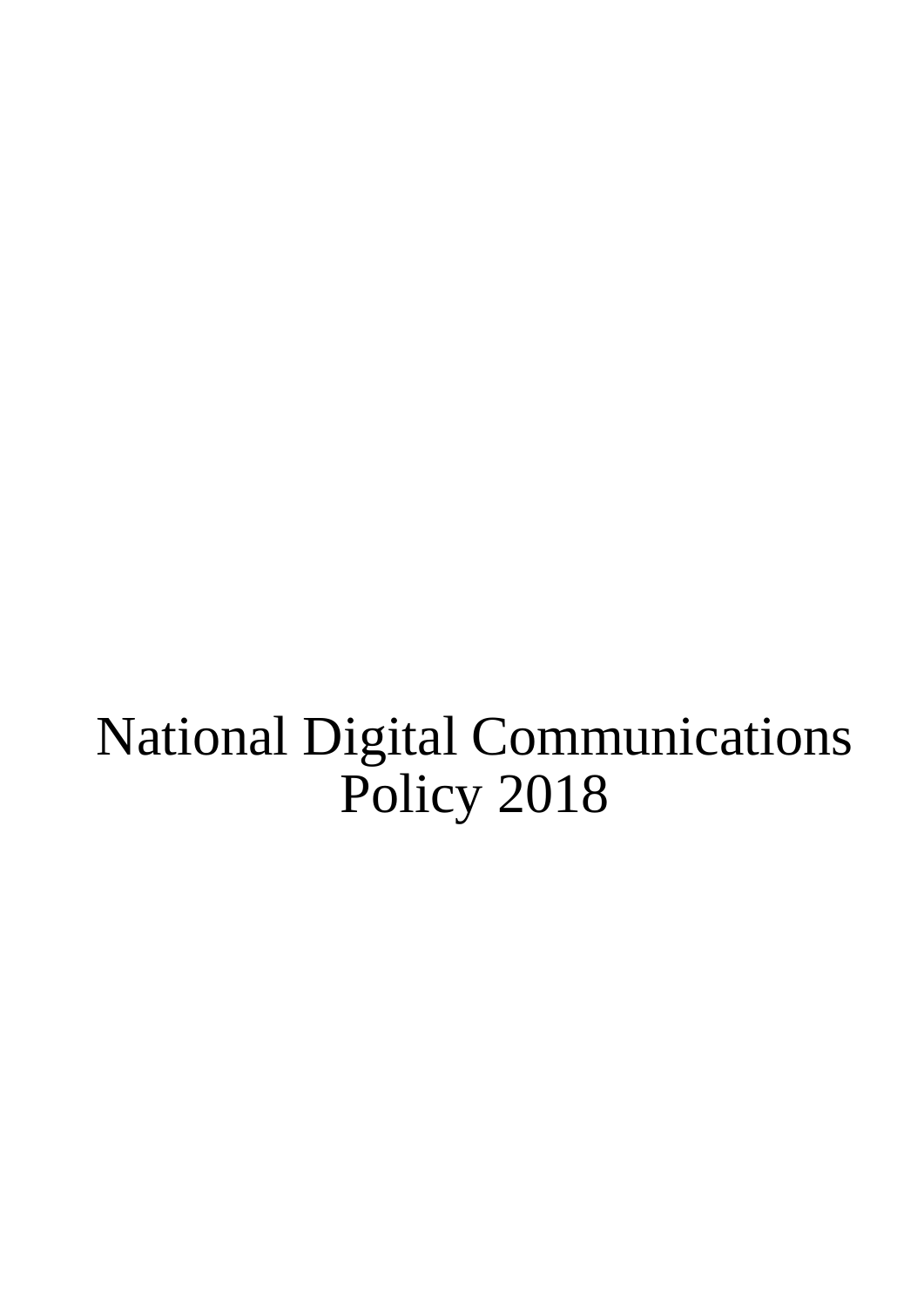## **Preamble**

- 1. Digital infrastructure and services are increasingly emerging as key enablers and critical determinants of a country's growth and well-being. With significant capabilities in both telecommunications and software, India, more than most countries, stands poised to benefit from harnessing new digital technologies and platforms to unlock productivity, as well as to reach unserved and underserved markets; thus catalysing economic growth and development, generating new- age jobs and livelihoods, and ensuring access to next generation services for its citizens.
- 2. The task before India's policy makers is to ensure that the advantages of the new technologies are accessible to all equitably and affordably; while securing them against existing and emerging threats. India needs to particularly ensure that its communications infrastructure supports the entire population, whose demographic profiles vary widely across various indices such as literacy, economic conditions and urbanisation. It is important for India to remain sensitive to these factors and promote policies that increase opportunities for their social and economic development. Accordingly, this policy aims for Universal Coverage rather than revenue maximization.
- 3. Digital India is already unfolding. India's digital profile and footprint is one of the fastest growing in the world. With over a billion mobile phones and digital identities and half a billion internet users, India's mobile data consumption is already the highest in the world. Over 200 million Indians regularly use social media and in the last year alone, over 200 million Indians took to mobile banking and digital payments. At the current pace of digitisation and digitalisation, it is estimated that India's digital economy has the potential to reach one trillion USD by 2025. The rapid and unprecedented proliferation of the mobile phone, the internet, social media platforms, and the rapid expansion of digital payments, data consumption and generation across India indicate that the data economy and digital technologies and services are no longer the prerogative of the privileged few; but that they have indeed evolved into widespread instruments of access and empowerment for more than a billion Indians.
- 4. The objective of this document is to lay out a consistent policy and principles framework, that will enable creation of a vibrant competitive telecom market to strengthen India's long term competitiveness and serve the needs of our aspiring nation. It has been broadly estimated that a 10% increase in broadband penetration in a country could potentially lead to an over 1% increase in GDP. However, studies in India estimate that the impact could be significantly higher for the country, given the increased productivity and efficiency gains that are likely to accrue to the economy.
- 5. Currently, India has approximately 1.5 million kilometres of OFC, and less than one-fourth of the towers are fibre-connected. In order to expand mobile and broadband connectivity across the country, it is necessary to explore and utilise the opportunities presented by nextgeneration-networks like 5G and other pioneering network access technologies including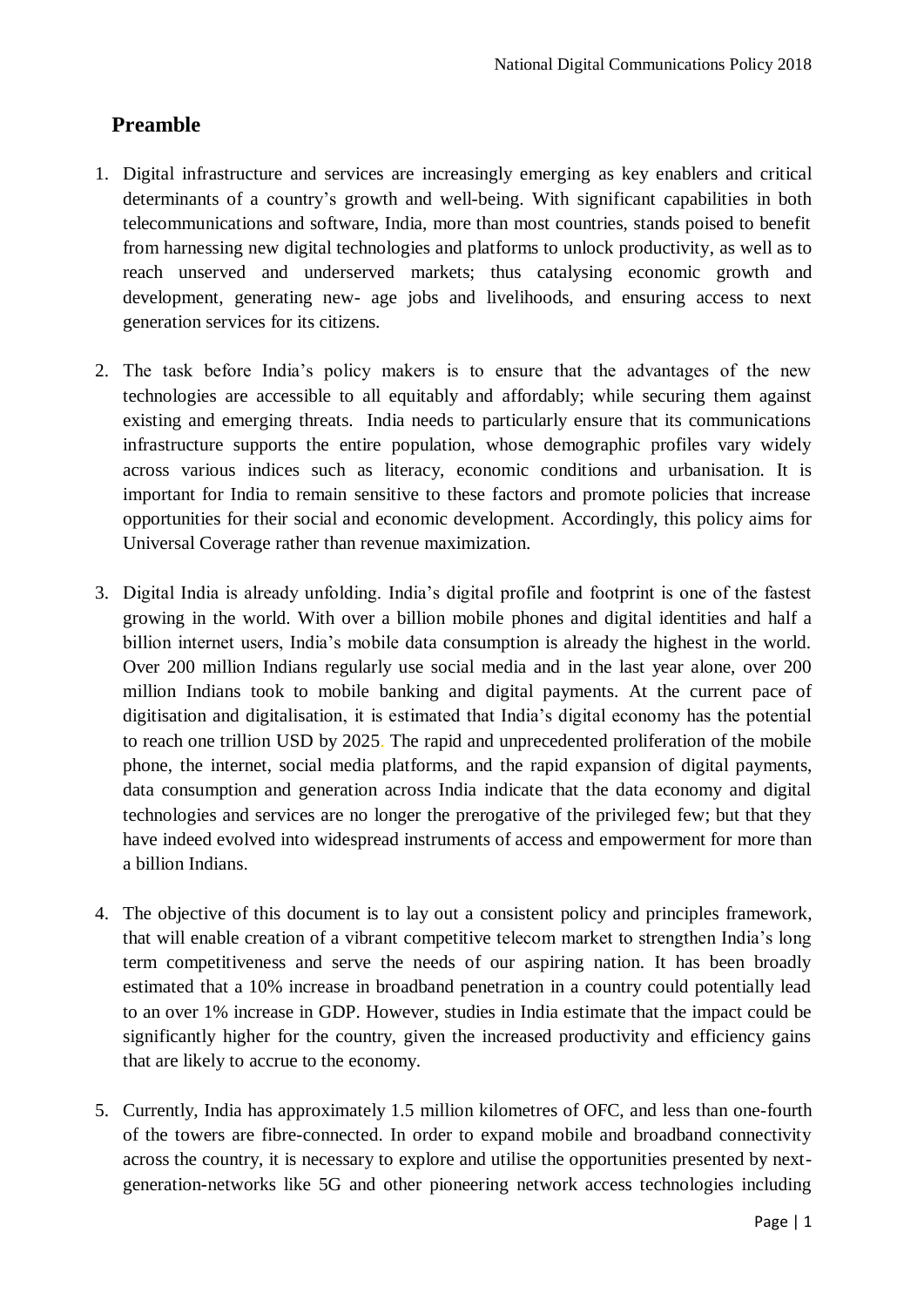satellite communications. It would be critical to focus on Digital Communications infrastructure development initiatives related to fibre deployment and Right of Way clearances, for both overground and underground infrastructure, that will form the bedrock of next generation technologies.

- 6. While India has embarked on one of the world's largest rural optic fibre roll-outs in the world, aiming to connect 600,000 of its villages tobroadband through its flagship initiative called 'BharatNet'; the convergence of a cluster of revolutionary technologies including 5G, the cloud, IOT and data analytics, along with a growing start-up community, promise to accelerate and deepen its digital engagement, opening up a new horizon of opportunities. As the world prepares for what is increasingly being called as the fourth industrial revolution, India, and indeed every single sector of its economy, need to be readied to embrace this opportunity.
- 7. A robust, competitive landscape, which ensures availability of new communications technologies, services and applications, is central to the growth of GDP, productivity and creation of new jobs in the economy. For consumers, competition leads to innovation, access to new technologies, improved quality, affordable prices and wider choice. Indian consumers need and deserve the widest range of services at competitive rates. The Policy seeks to promote and protect fair competition across the communications and digital economy sector.
- 8. Improvement in regulation and ongoing structural reforms are the pillars of a sound policy initiative. Regulatory reform is not a one-off effort, but a dynamic, long-term and multidisciplinary process. The Policy recognises the importance of continued improvement in the regulatory framework for attracting investments and ensuring fair competition, to serve the needs of Indian citizens. Given the sector's capital-intensive nature, the Policy aims to attract long-term, high quality and sustainable investments. To serve this objective, the Policy further aims to pursue regulatory reforms to ensure that the regulatory structures and processes remain relevant, transparent, accountable and forward-looking. Additionally, the Policy aims to remove regulatory barriers and reduce the regulatory burden that hampers investments, innovation and consumer interest. The Policy also identifies steps to strengthen the sector's institutional mechanism and legislative framework, to ensure that India's economy and citizens can derive the full potential of its digital communications sector.
- 9. If India's economic, social and political interests in the emerging data economy are to be effectively secured, its 'digital sovereignty' encompassing the data privacy, choice and security of its citizens must be a prime consideration while participating in the global digital economy.
- 10. The objective of a national policy on digital communications is to prepare the country and its citizens for the future. Achieving these goals would require that the key stakeholders – namely the Centre, the States, local governments and agencies, Telecom Service Providers, Internet Service Providers, Infrastructure Providers, handset and equipment manufacturers,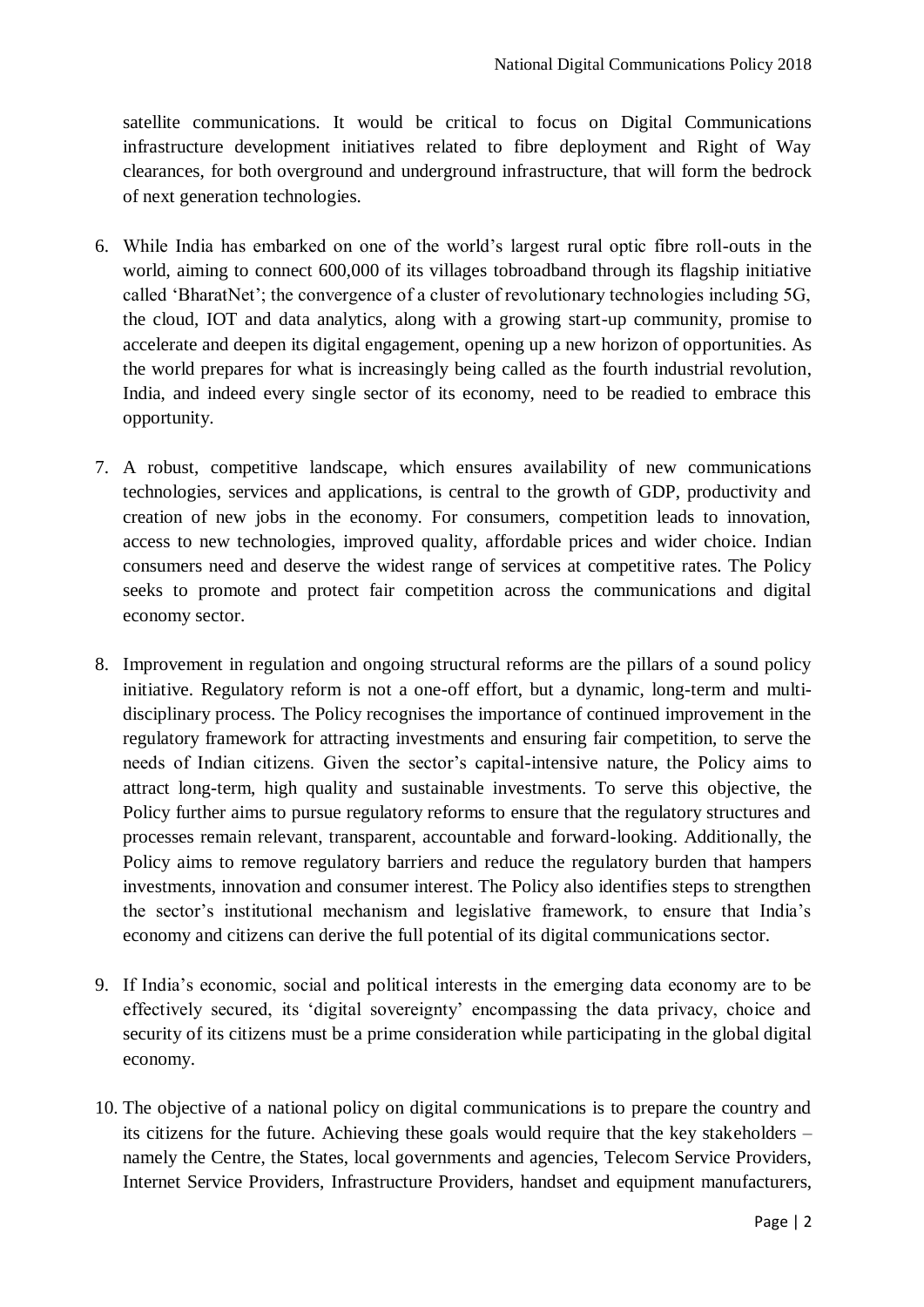the academic community, the innovators and start-ups come together to forge a coalition to deliver this national policy and its missions.

11. Keeping in view the changes and advancements in the digital communications ecosystem, the National Telecom Policy will hereinafter be referred to as '**National Digital Communications Policy**'.To ensure effective implementation and monitoring of the Policy, it is proposed to redesignate the Telecom Commission as the Digital Communications Commission,to ensure that the high aspirations are achieved within stipulated time.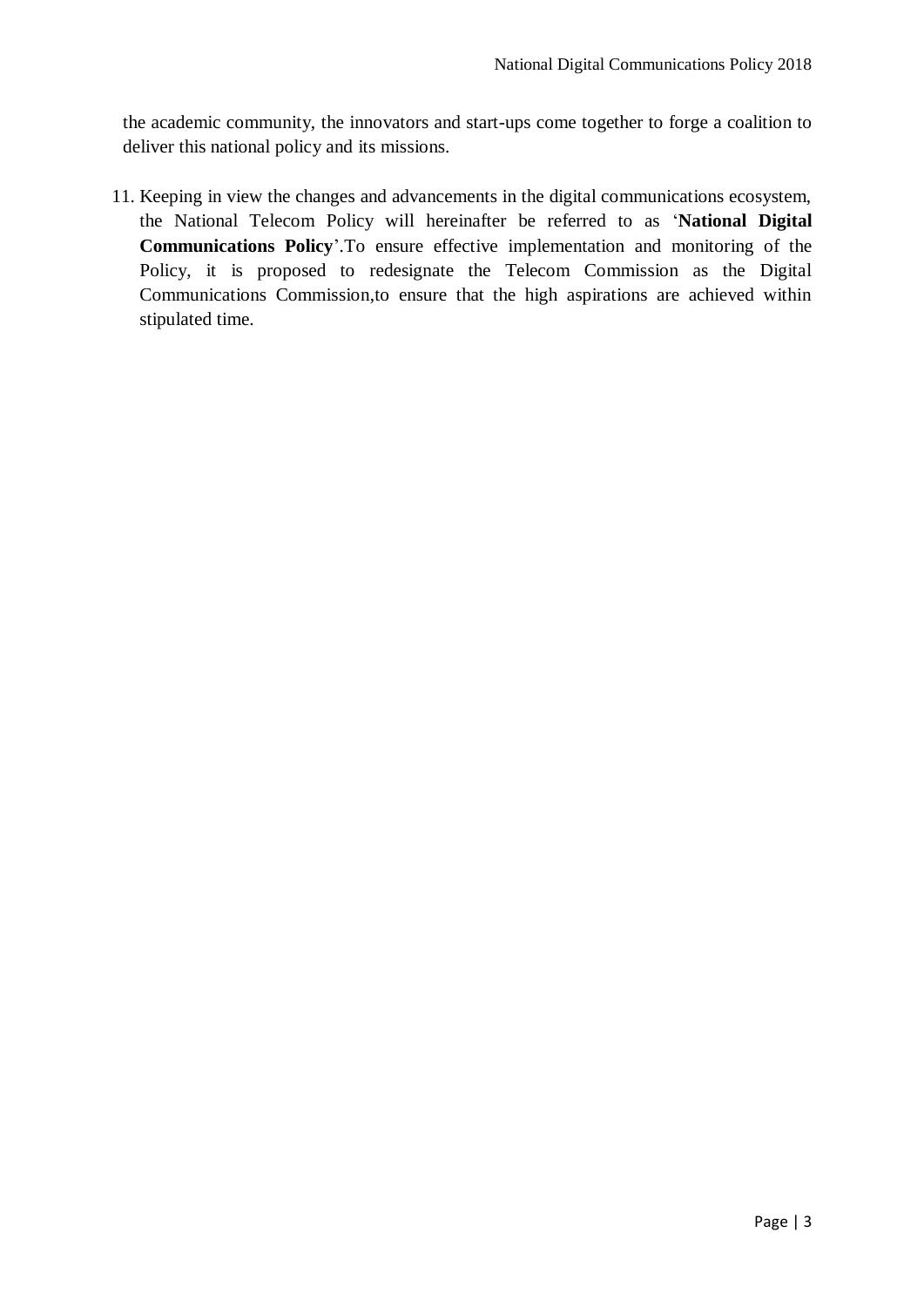# **The National Digital Communications Policy, 2018**

The National Digital Communications Policy, 2018 seeks to unlock the transformative power of digital communications networks - to achieve the goal of digital empowerment and improved well being of the people of India; and towards this end, attempts to outline a set of goals, initiatives, strategies and intended policy outcomes.

The National Communications Policy aims to accomplish the following Strategic Objectives by 2022:

- 1. Provisioning of Broadband for All
- 2. Creating 4 Million additional jobs in the Digital Communications sector
- 3. Enhancing the contribution of the Digital Communications sector to 8% of India's GDP from  $\sim 6\%$  in 2017
- 4. Propelling India to the Top 50 Nations in the ICT Development Index of ITU from 134 in 2017
- 5. Enhancing India's contribution to Global Value Chains
- 6. Ensuring Digital Sovereignty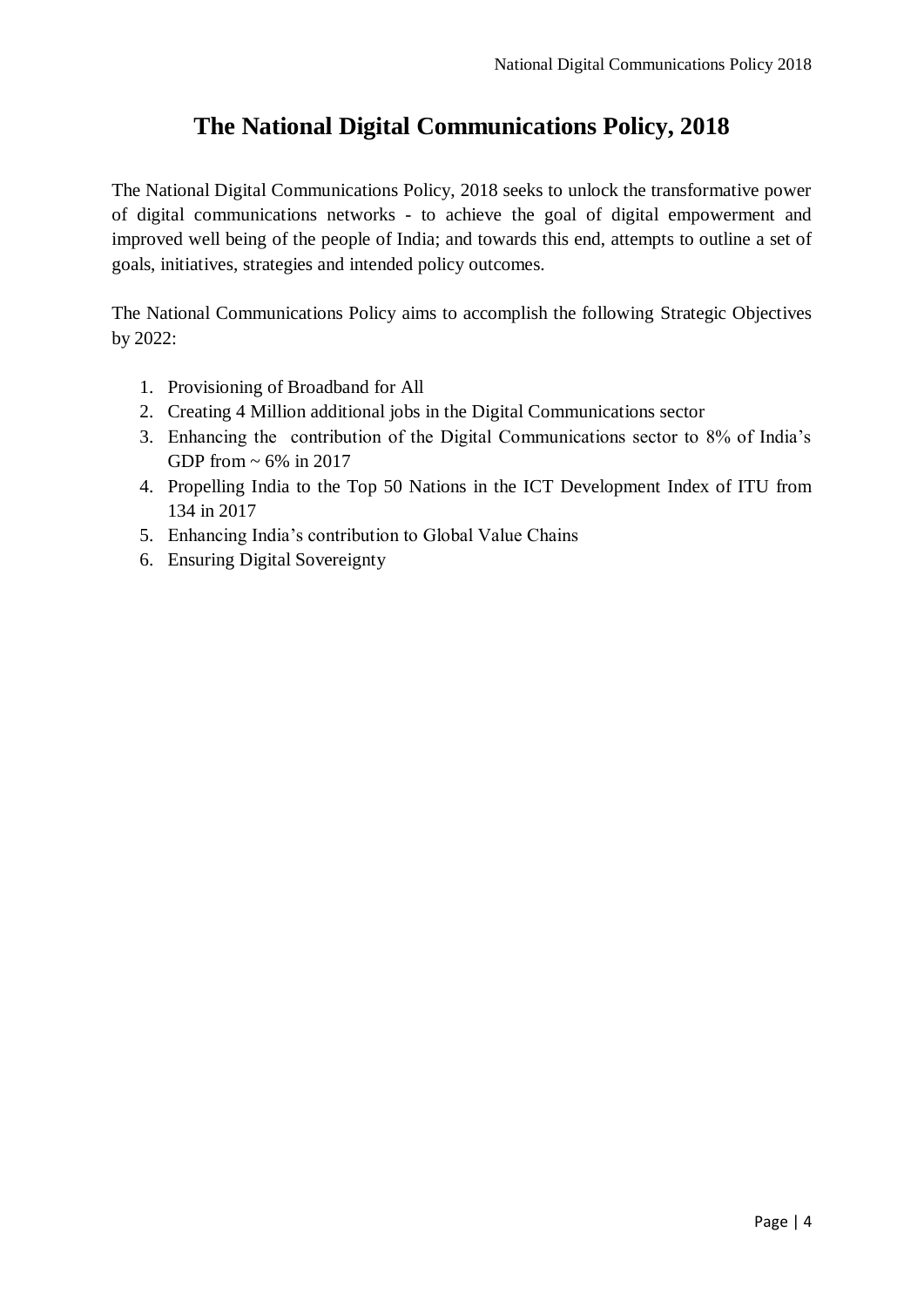## **Vision**

To fulfil the information and communication needs of citizens and enterprises through the establishment of a ubiquitous, resilient, secure, accessible and affordable Digital CommunicationsInfrastructure and Services; and in the process, support India's transition to a digitally empowered economy and society.

### **Missions**

In pursuit of accomplishing these objectives by year 2022, the National Digital Communications Policy, 2018 envisages three Missions:

1. **Connect India**: Creating Robust Digital Communications Infrastructure

To promote Broadband for All as a tool for socio-economic development, while ensuring service quality and environmental sustainability.

2. **Propel India**: Enabling Next Generation Technologies and Services through Investments, Innovation and IPR generation

> To harness the power of emerging digital technologies, including 5G, AI, IoT, Cloud and Big Data to enable provision of future ready products and services; and to catalyse the fourth industrial revolution (Industry 4.0) by promoting Investments, Innovation and IPR.

3. **Secure India:**Ensuring Sovereignty, Safety and Security of Digital Communications

To secure the interests of citizens and safeguard the digital sovereignty of India with a focus on ensuring individual autonomy and choice, data ownership, privacy and security; while recognizing data as a crucial economic resource.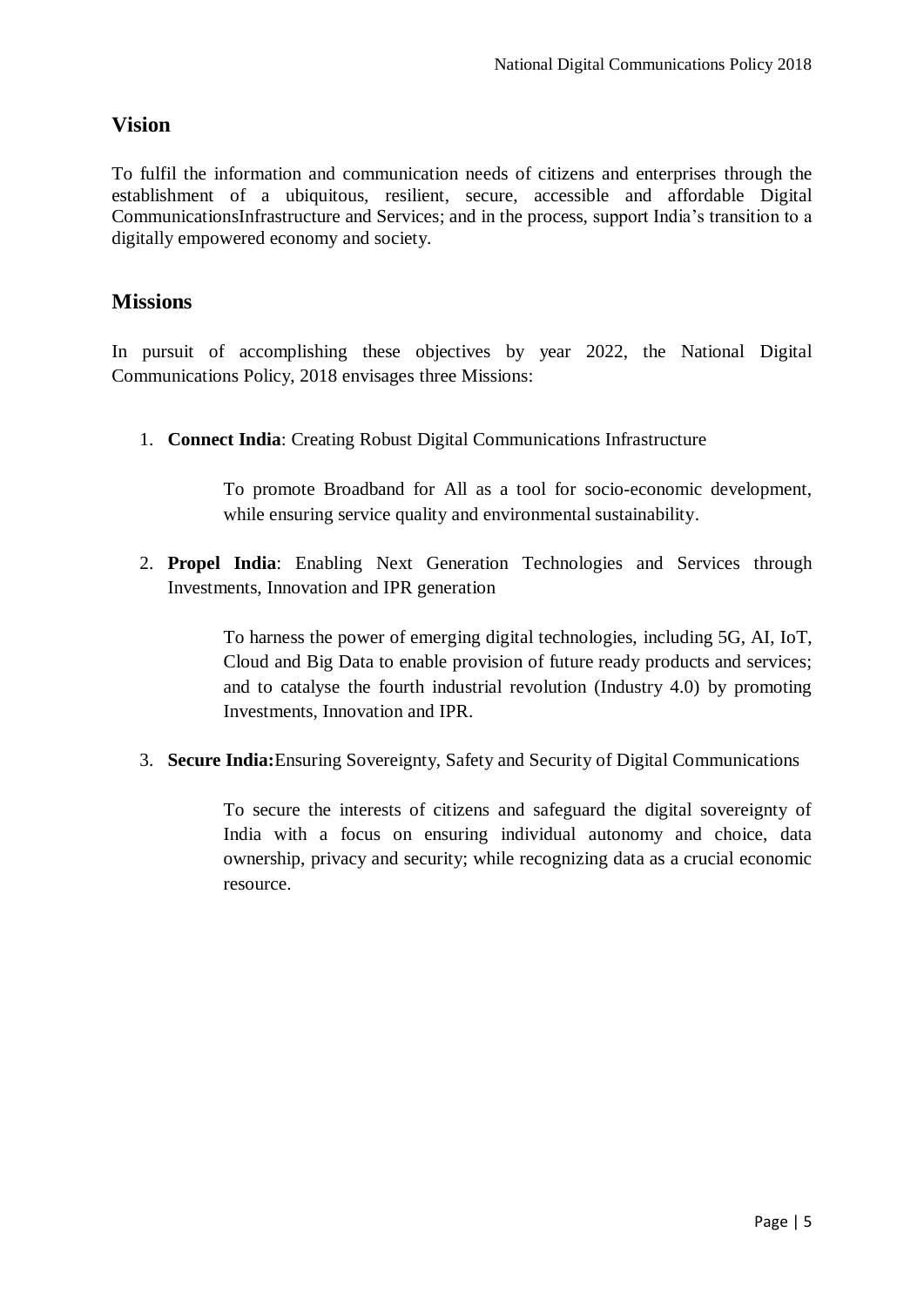## **1. Connect India: Creating a Robust Digital Communication Infrastructure**

#### **2022 Goals:**

- a. Provide Universal broadband connectivity at 50Mbps to every citizen
- b. Provide 1 Gbps connectivity to all Gram Panchayats of India by 2020 and 10 Gbps by 2022
- c. Enable100 Mbps broadband on demand to all key development institutions;including all educational institutions
- d. Enable fixed line broadband access to 50% of households
- e. Achieve 'unique mobile subscriber density' of 55 by 2020 and 65 by 2022
- f. Enabledeployment of public Wi-Fi Hotspots; to reach 5 million by 2020 and 10 million by 2022
- g. Ensure connectivity to all uncovered areas

#### **Strategies:**

- 1.1 Establishing a **'National Broadband Mission RashtriyaBroadband Abhiyan'** to secure universal broadband access
	- (a) Implementation ofthe following broadband initiatives, to be funded through USOF and Public Private Partnerships:
		- i. **BharatNet** Providing 1 Gbps to Gram Panchayats upgradeable to 10 Gbps
		- ii. **GramNet** Connecting all key rural development institutions with 10 Mbps upgradeable to 100 Mbps
		- iii. **NagarNet** Establishing 1 Million public Wi-Fi Hotspots in urban areas
		- iv. **JanWiFi** Establishing 2 Million Wi-Fi Hotspots in rural areas
	- (b) Implementing a '**Fibre First Initiative'**to take fibre to the home, to enterprises and to key development institutions in Tier I, II and III towns and to rural clusters:
		- i. According Telecom Optic Fibre cables the status of Public utility
		- ii. Promoting collaboration models involving state, local bodies and private sector as necessary for provision of shared duct infrastructure in municipalities, rural areas and national highways
		- iii. Facilitating Fibre-to-the-tower programme to enable fiberisation of at least 60% of telecom towers thereby accelerating migration to 4G/5G
		- iv. Leveraging existing assets of the broadcasting and power sector to improve connectivity, affordability and sustainability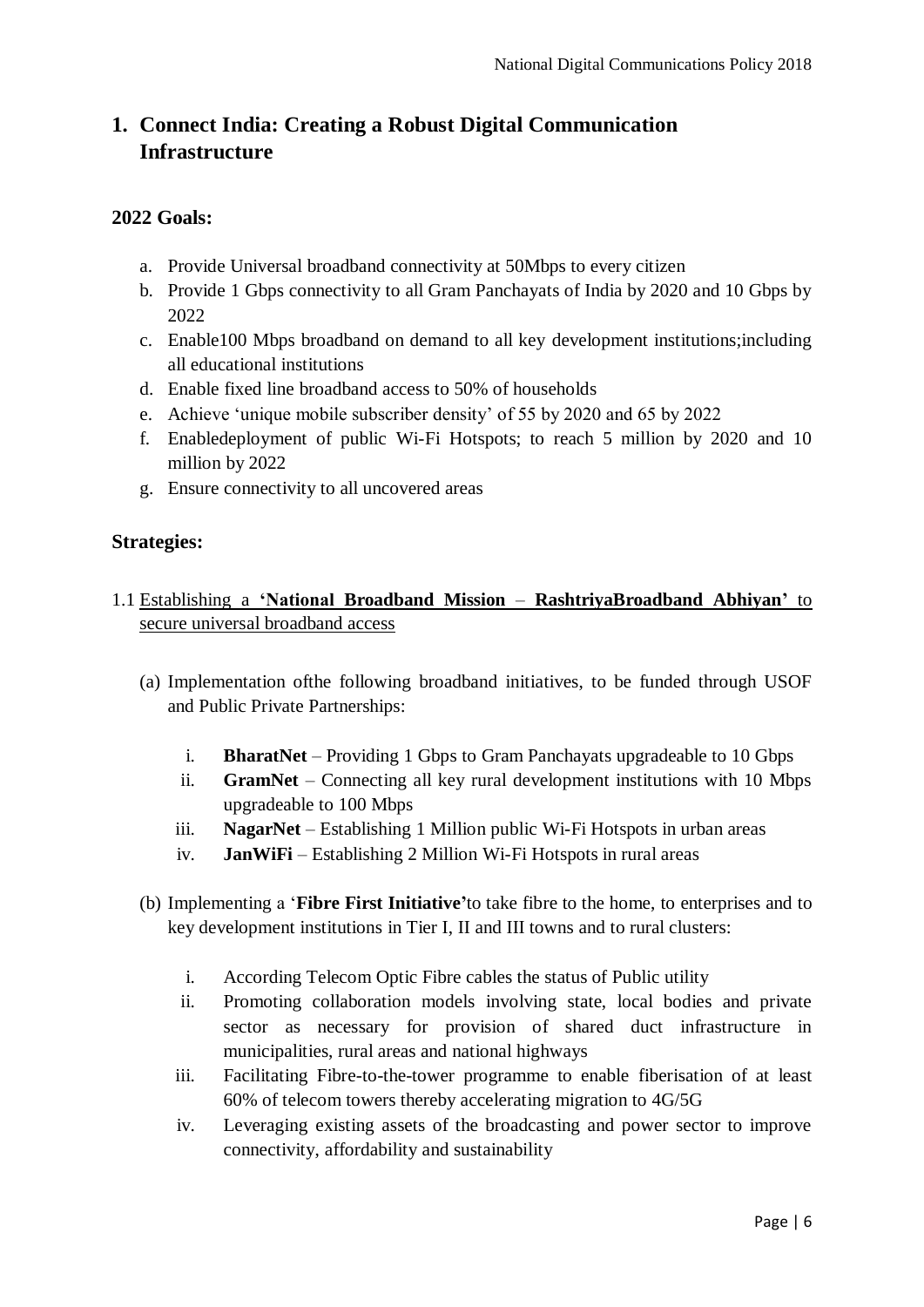- v. Incentivising and promoting fibre connectivity for all new developmental construction
- vi. By making requirement for telecom installations and the associated cabling and in-building solutions mandatory in in all commercial, residential and office spaces by amending National Building Code of India (NBC), through Bureau of Indian Standards (BIS)
- (c) Establishment of a **National Digital Grid**by:
	- i. Creating National Fibre Authority
	- ii. EstablishingCommon Service Ducts and utility corridors in all new city and highway road projects, and related elements
	- iii. Creating a collaborative institutional mechanism between Centre, States and Local Bodies for Common Rights of Way,standardisation of costs and timelines; and removal of barriers to approvals
	- iv. Facilitating development of Open Access Next Generation Networks
- (d) Facilitate the establishment of Mobile Tower Infrastructure by:
	- i. Extending incentives and exemptions for the construction of telecom towers
	- ii. According accelerated Rights of Way permissions for telecom towers in government premises
	- iii. Promotingand incentivizing deployment of solar and green energy for telecom towers
- *(e)* Improve international connectivity and reduce the cost of international bandwidth by facilitating setting up of International Cable Landing Stations by rationalising access charges and removing regulatory hurdles; and by benchmarking international bandwidth to global trends.
- (f) Encourage and facilitate sharing of active infrastructure by enhancing the scope of Infrastructure Providers (IP) and promoting and incentivizing deployment of common sharable, passive as well as active, infrastructure.
- (g) Enabling Infrastructure Convergence of IT, telecom and broadcasting:
	- i. Amending the Indian Telegraph Act, 1885 and other relevant acts for the purpose of convergence in coordination with respective ministries
	- ii. Establishing a unified policy framework and spectrum management regime for broadcast and broadband technologies
	- iii. Restructuring of legal, licensing and regulatory frameworks for reaping the benefits of convergence
	- iv. Allowing benefits of convergence in areas such as IP-PSTN switching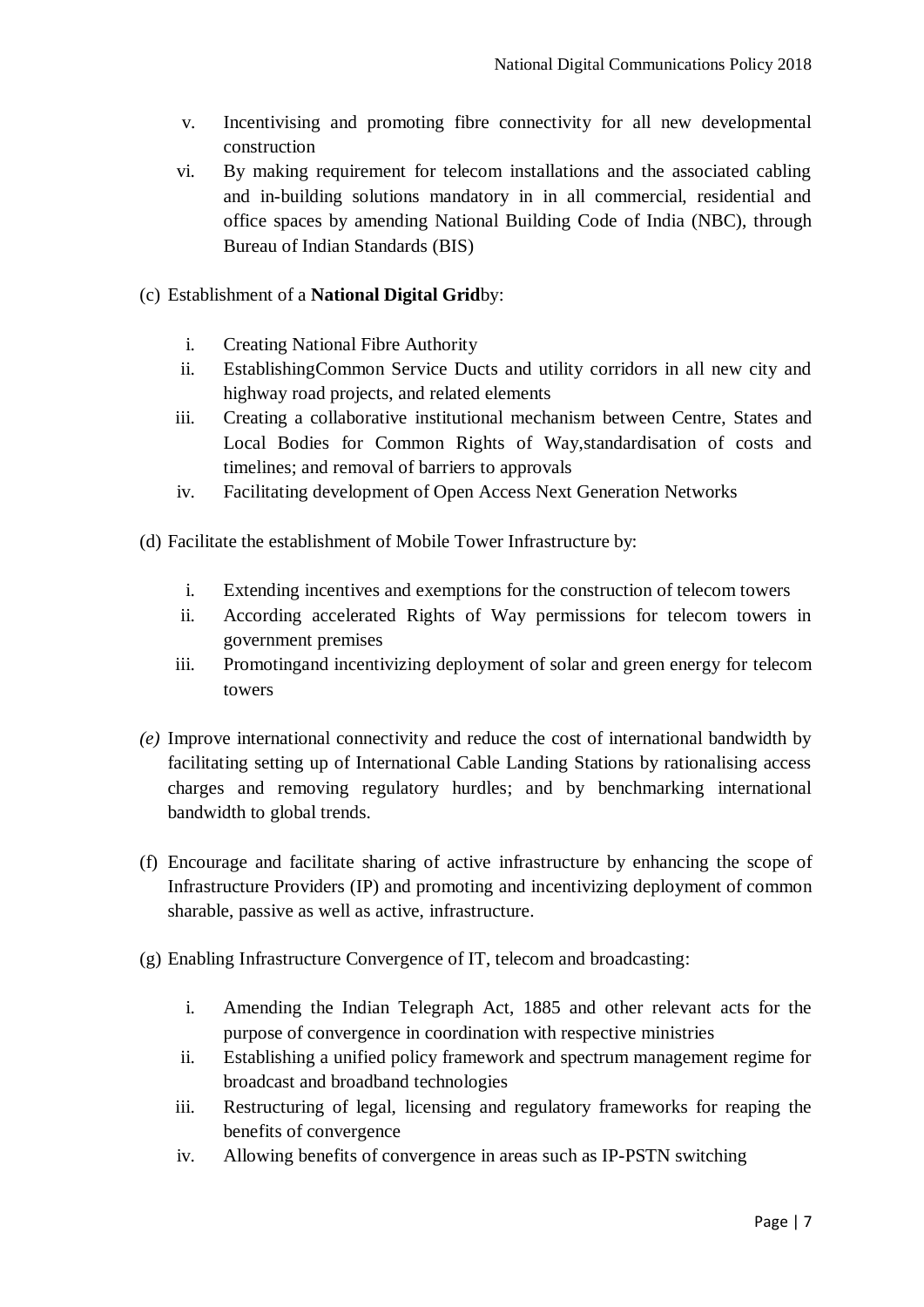- (h) Creating a Broadband Readiness Index for States/ UTs to attract investments and address RoW challenges
- (i) Encouraging investment in broadband infrastructure through fiscal incentives, including accelerated depreciation and tax incentives; and incentivizing fixed line broadband
- (j) By encouraging innovative approaches to infrastructure creation and access including through resale and Virtual Network Operators (VNO)
- (k) Promoting broadband connectivity through innovative and alternative technologies
- 1.2 Recognizing Spectrum as a key natural resource for public benefit to achieve India's socio-economic goals, ensure transparency in allocation and optimise availability and utilisation by:
	- (a) Developing a transparent, normative and fair policy for spectrum assignments and allocations
	- (b) Making adequate spectrum available to be equipped for the new broadband era:
		- i. Identifying and making available new Spectrum bands for Access and Backhaul segments for timely deployment and growth of 5G networks.
		- ii. Making available harmonized and contiguous spectrum required for deployment of next generation access technologies
		- iii. Further liberalizing the spectrum sharing, leasing and trading regime
		- iv. Coordinating with Government departments for freeing underutilised/ substitutable spectrum, and its assignment along with unutilised spectrum for efficient and productive use
		- v. Optimal Pricing of Spectrum to ensure sustainable and affordable access to Digital Communications
		- vi. Simplifying the process of obtaining permissions from various agencies such as WPC and SACFA in order to promote efficiency
		- vii. Enabling Light Touch licensing/ de-licensing of spectrum for broadband proliferation
		- viii. Promoting the co-use/ secondary use of spectrum
		- ix. Constituting a Spectrum Advisory Team (SAT) consisting of experts, industry and academia to facilitate the identification of new bands, applications and efficiency measures to catalyse innovation and efficient spectrum management
	- (c) Efficient spectrum utilisation and management:
		- i. Ensuring the optimum utilisation of spectrum by management of interference free spectrum and encouraging new technologies and consolidation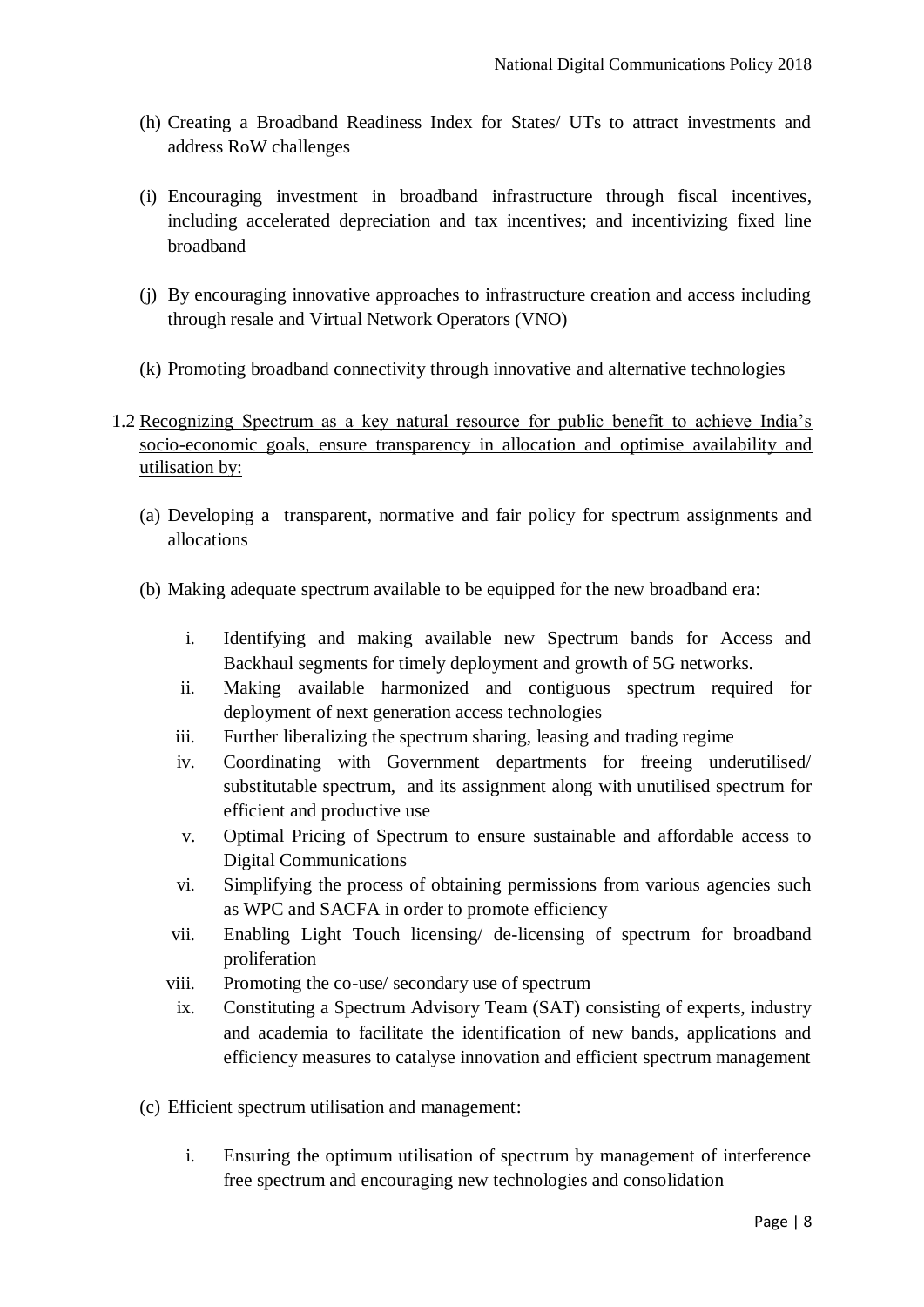- ii. Monitoring efficient utilization of spectrum by conducting systematic audits of the spectrum allocated to both commercial and government organizations
- iii. Deploying dynamic database systems for allocation/ interference management
- iv. Publishing annual spectrum utilization and availability roadmap for communication needs including those of aircraft and vessels
- (d) Promoting **Next Generation Access Technologies** in India through the following actions:
	- i. Encouraging licensed service providers to utilise next generation access technologies to ensure cost optimization, service agility and new revenue streams
	- ii. Recognising mid-band spectrum, particularly the 3 GHz to 43GHz range, as central to India's strategy for Next-Generation Networks
	- iii. Promoting the effective utilisation of high capacity backhaul E-band (71-76/ 81-86 GHz) and V-band (57-64 MHz) spectrum in line with international best practices
	- iv. Rationalizing annual royalty charges for microwave links for backhaul connectivity

#### 1.3 StrengtheningSatellite CommunicationTechnologies in India

#### (a) Review the **regulatory regime for satellite communication** technologies, including:

- i. Revising licensing and regulatory conditions that limit the use of satellite communications, such as speed barriers, band allocation, etc.
- ii. Simplifying compliance requirements for VSAT operators to ensure faster roll out
- iii. Expanding scope of permissible services for the effective utilisation of High Throughput Satellite systems through appropriate licensing mechanism.

#### (b) **Optimise Satellite communications** technologies in India, by:

- i. Reviewing SATCOM policy for communication services, along with Department of Space,to create a flexible, technology-neutral and competitive regime, keeping in view international developments and social and economic needs of the country
- ii. Making available new spectrum bands (such as Ka Band) for satellite based commercial communication services.
- iii. Rationalizing satellite transponder, spectrum charges and charges payable to WPC
- iv. Assessing the bandwidth demands across various spectrum bands used for satellite communications, in consultation with stakeholders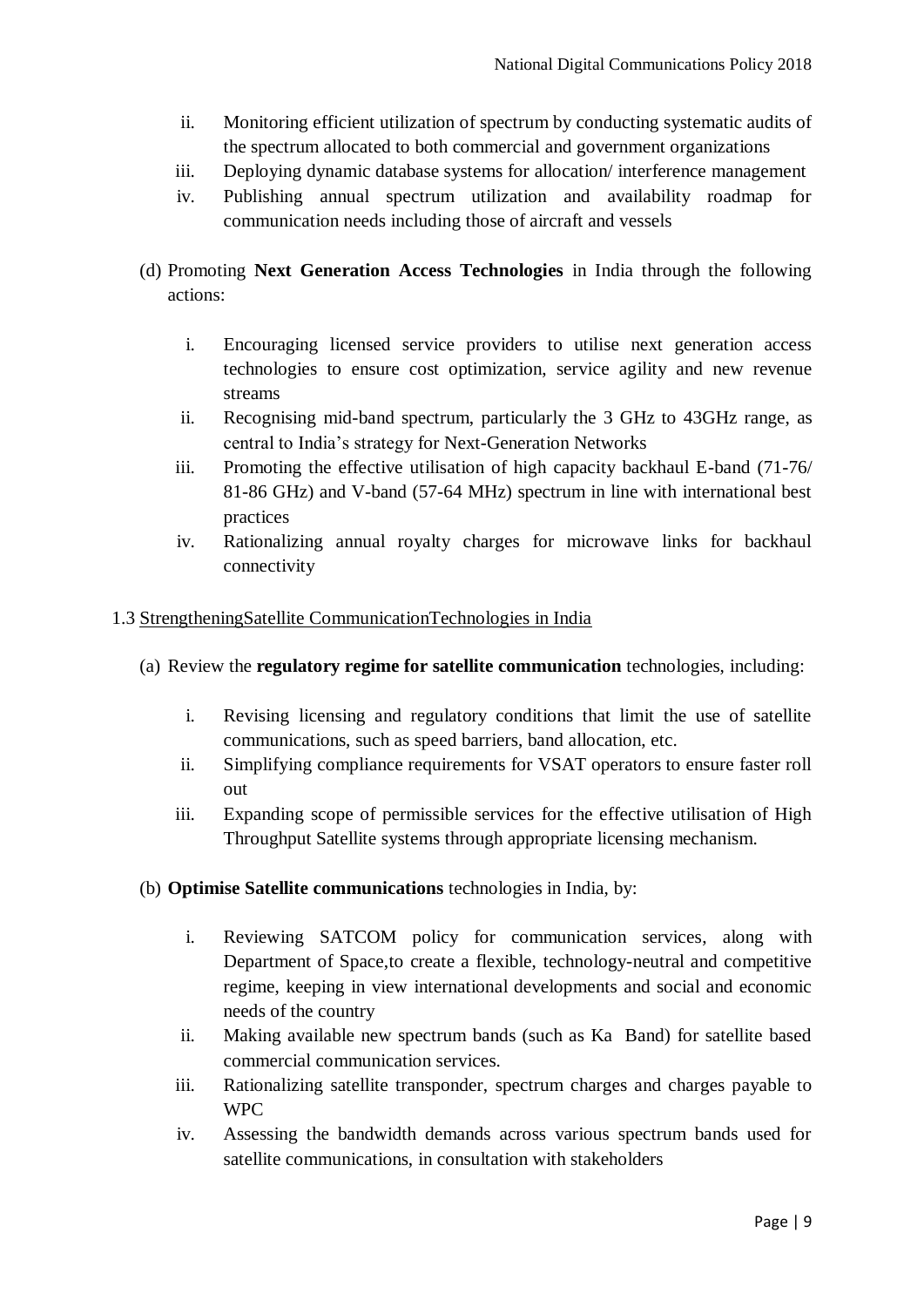- v. Prioritising international engagement with ITU on spectrum management issues, including satellite communications in India.
- (c) Develop an **ecosystem for satellite communications** in India, with focus on:
	- i. Streamlining administrative processes for assignment and allocations, clearances and permissions related to satellite communication systems
	- ii. Promoting local manufacturing and development of satellite communications related infrastructure through appropriate policies
	- iii. Promoting participation of private players, with due regard to national security and sovereignty
- 1.4 Ensuring Inclusion of uncovered areas and digitally deprived segments of society by:
	- (a) Channelizing the Universal Service Obligation Fund (USOF) for:
		- i. Ensuring connectivity for all uncovered areas in the North Eastern States, Himalayan region, LWE areas, Aspirational Districts, Islands and Border Areas
		- ii. Marginalised communities, women and persons with disabilities
		- iii. Promoting innovative, effective and scalable alternate technologies for remote areas
		- iv. Enabling access provision by any entity capable of fulfilling the Universal Service Obligation
	- (b) Reviewing the scope and modalities of USOF:
		- i. Redesigning the USOF and broadening its objectives to enable universal broadband access including for economically and socially weaker sections in urban pockets
		- ii. Strengthening institutional capacity of USOF to ensure effective rollout of services in uncovered, remote and rural areas

#### 1.5 Ensuring Customer Satisfaction, Quality of Service and effective Grievance Redressal

- (a) Establishing effective institutional mechanisms to protect consumers' interests including:
	- i. Telecom Ombudsman
	- ii. A centralised web based complaint redressal system
- (b) Focussing on public health and safety standards to promote the well-being of citizens: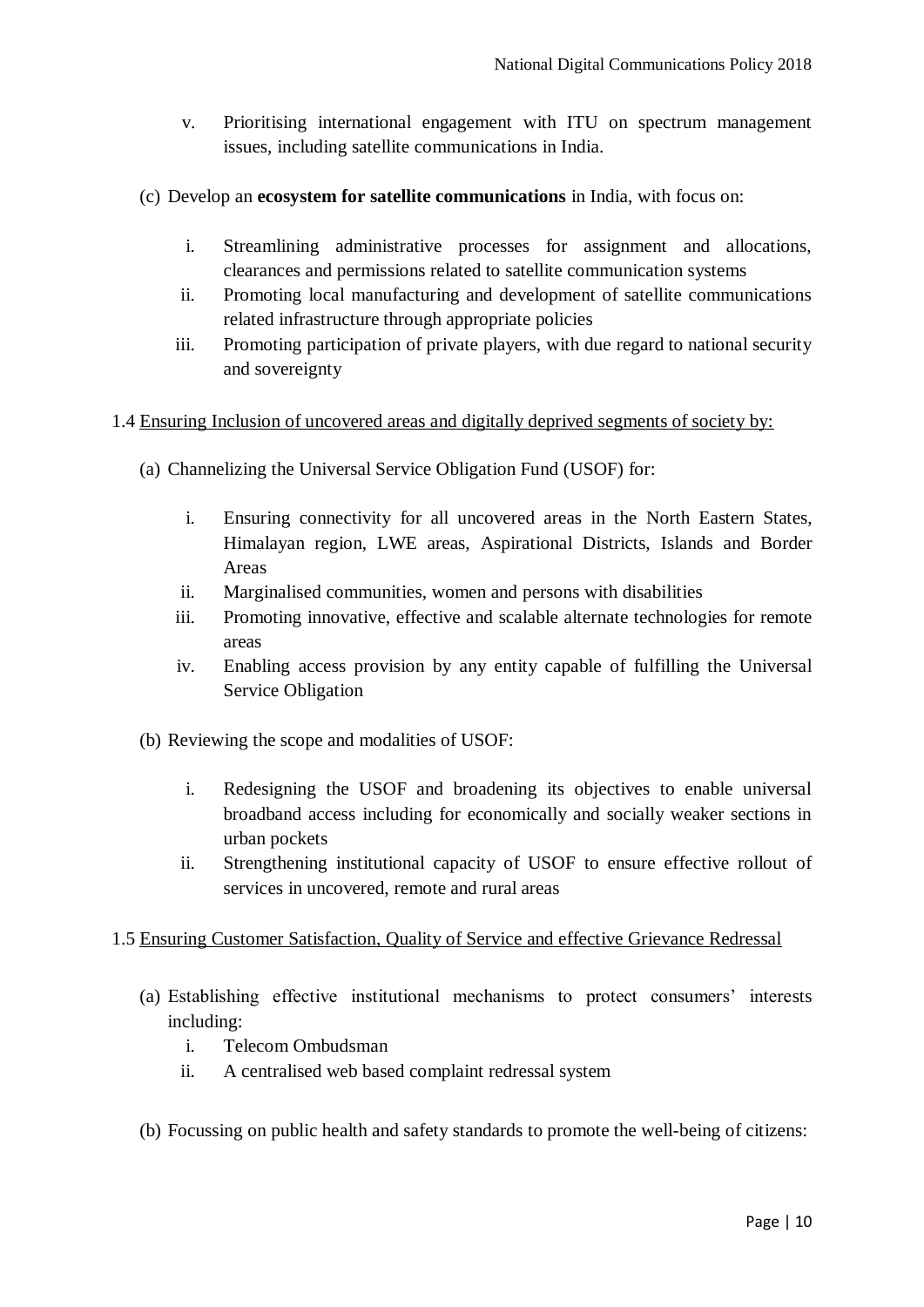- i. Framing a comprehensive policy to encourage the adoption of environmental and safety standards and building trust by enabling self-certification
- ii. Generating awareness around Electro Magnetic Fields Emissions based on international experience and global best practices
- iii. Generating awareness on hazards of e-waste and encouraging proper disposal management of equipment used
- (c) Incentivising the use of renewable energy technologies in the communications sector, including:
	- **i.** Encouraging the utilisation of small cell fuel batteries, lithium-ion batteries or other similar technologies to improve energy consumption efficiencies
	- ii. Promoting research and development of green telecom through active participation of stakeholders across government, industry and academia
	- iii. Rationalising of taxes and levies on the manufacture, production and import of such equipment for digital communication technologies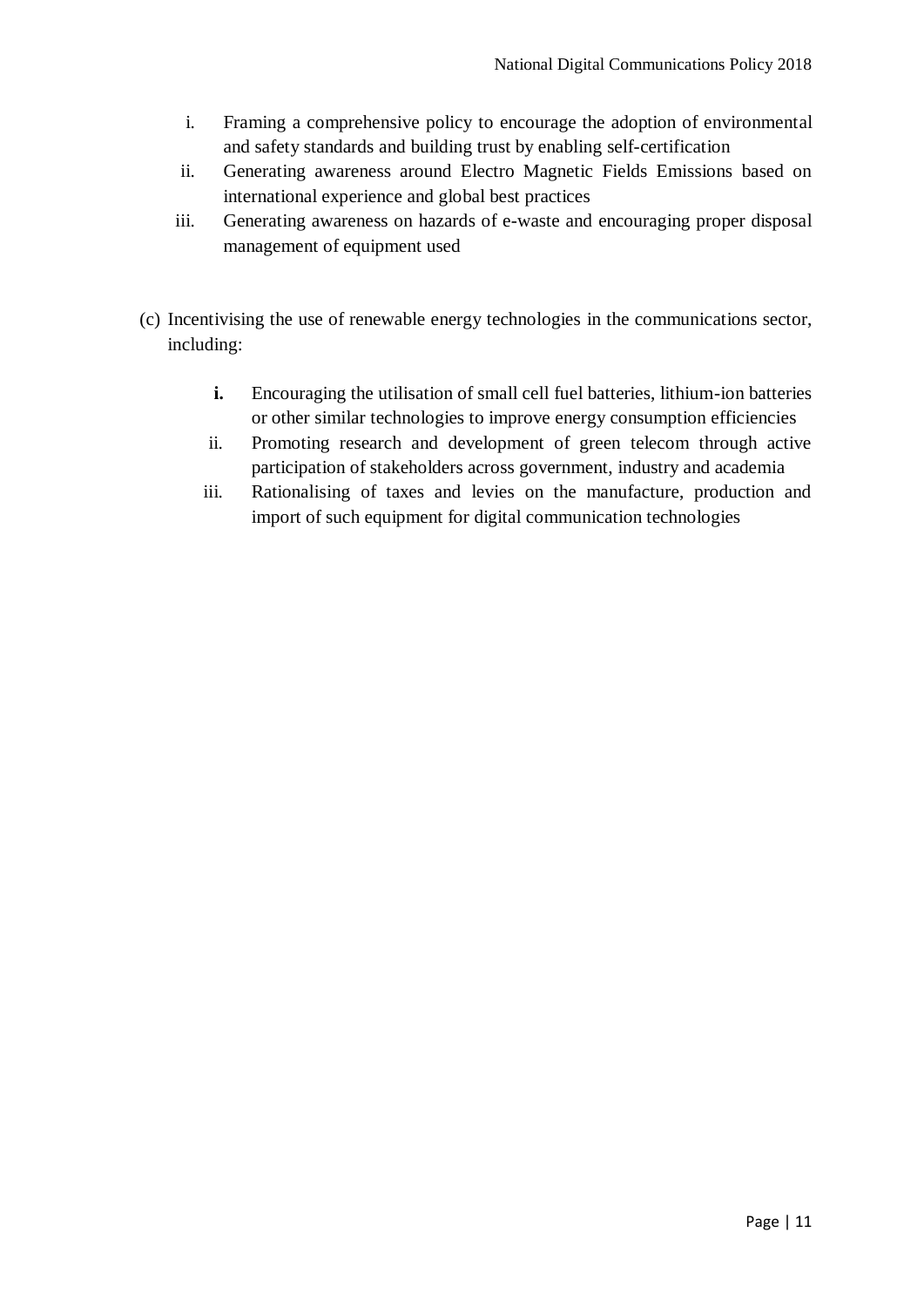# **2. Propel India: Enabling Next Generation Technologies and Services through Investments, Innovation, Indigenous Manufacturing and IPR Generation**

#### **2022 Goals:**

- a. Attract investments of USD 100 Billion in the Digital Communications Sector
- b. Increase India's contribution to Global Value Chains
- c. Creation of innovation led Start-ups in Digital Communications sector
- d. Creation of Globally recognized IPRs in India
- e. Development of Standard Essential Patents (SEPs) in the field of digital communication technologies
- f. Train/ Re-skill 1 Million manpower for building New Age Skills
- g. Expand IoT ecosystem to 5 Billion connected devices
- h. Acceleratetransition to Industry 4.0

#### **Strategies:**

The recent past has witnessed an unprecedented transformation in the Digital Communications Infrastructure and Services sector with the emergence of new technologies, services, business models and players. There is hence an imperative need to review the existing licensing, regulatory and resource allocation frameworks to incentivize investments and innovation to optimise new technology deployments and harness their benefits.

#### 2.1 Catalysing Investments for Digital Communications sector:

- (a) According Telecom Infrastructure the status of Critical and Essential Infrastructure
	- i. By recognizing communication systems and services as essential connectivity infrastructure at par with other connectivity infrastructure like Roadways, Railways, Waterways, Airlines etc. for development of India, and, in the process, enable low cost financing for development of communication infrastructure
- (b) Reforming the licencing and regulatory regime to catalyse Investments and Innovation, and promote Ease of Doing Business by:
	- i. Reviewing of levies and fees including LF, SUC and the defitnition of AGR and rationalisation of Universal Service levy
	- ii. Reviewing the concept of pass through charges to align the same with the principles of input line credit thereby avoiding double incidence of levies.
- iii. Reviewing the rationalization of license fees on fixed line revenues to incentivise digital communications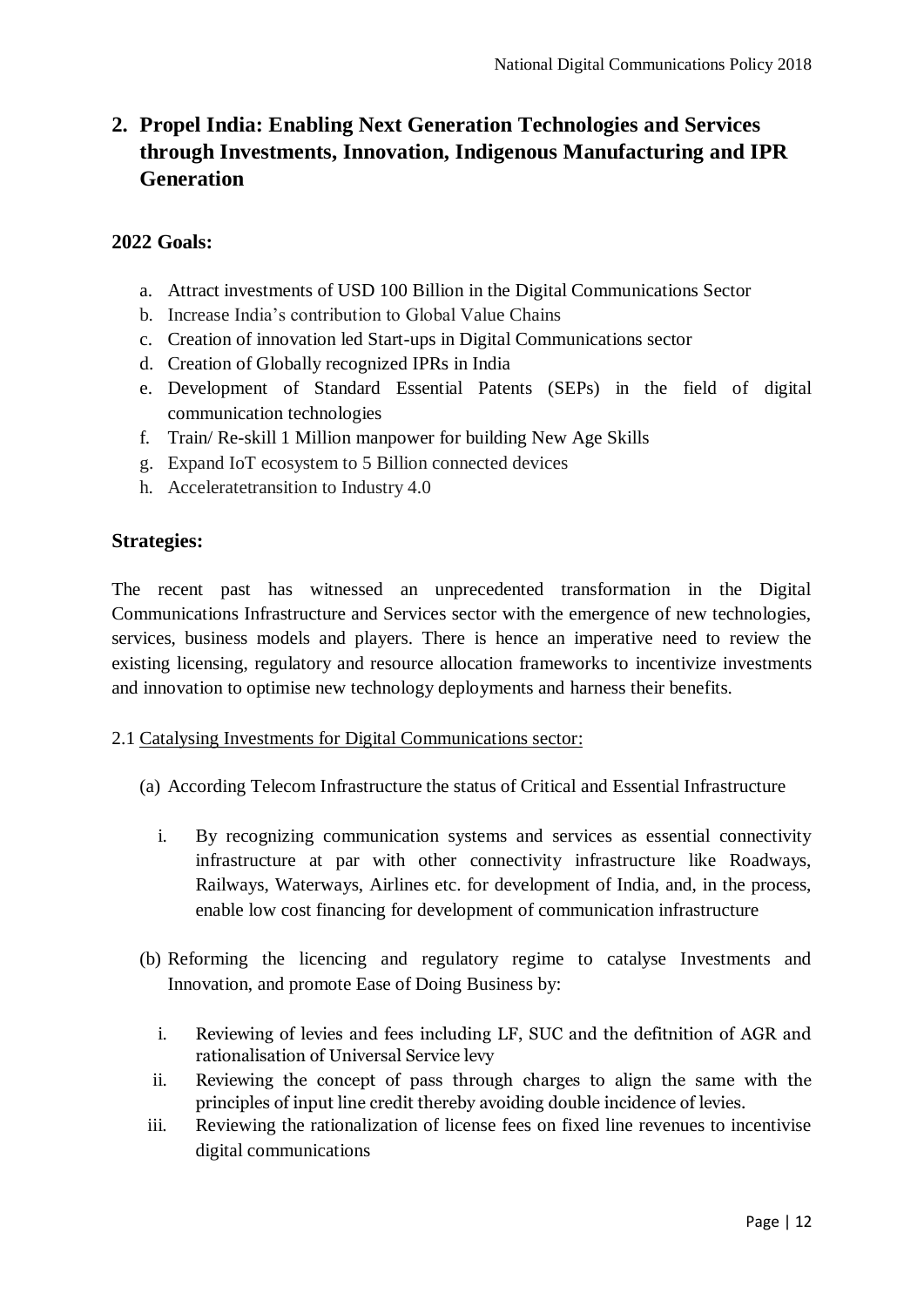- iv. Rationalising taxes and levies on Digital Communications equipment, infrastructure and services
- v. Enabling unbundling of different layers (e.g. infrastructure, network, services and applications layer) through differential licensing
- vi. Promoting Open Public Wi-Fi access through Wi-Fi / Public Data Office Aggregators and Public Data Offices
- vii. Introducing various fiscal and non-fiscal benefits for development of telecom clusters around cable landing stations to foster innovation in Digital Communications Technologies
- (c) Simplifying and facilitating Compliance Obligations by:
	- i. Reducinglicense and regulatory compliance requirements keeping in view best international practices
	- ii. Simplifying existing systems and procedures for grant of licenses, approvals, clearances, permissions and developing a comprehensive end-to-end online platform
- iii. Specifying timelines within which various types of licenses, permissions and clearances shall be provided by the relevant administrative offices
- iv. Improving the Terms and Conditions for 'Other Service Providers', including definitions, compliance requirements and restrictions on interconnectivity
- v. Reformingthe Guidelines for Mergers & Acquisitions, 2014 to enable simplification and fast tracking of approvals
- vi. Reorganizing Wireless Planning and Coordination (WPC) Wing to facilitate Ease of Doing Business
- vii. Reviewing the penalty provisions to ensure proportionality and reasonableness
- viii. Creating a regime for fixed number portability to facilitate one nation one number including portability of toll free number, Universal Access numbers and DID numbers
	- ix. Simplifying ETA (Equipment Type Approval) process for low powered  $(< 1$  watt) radio devices
	- x. Simplifying import licensing requirements of Wireless Planning and Coordination (WPC) Wing

#### 2.2 Ensuring a holistic and harmonised approach for harnessing Emerging Technologies

(a) Synergising deployment and adoption of new and emerging technologies by:

- i. Creating a roadmap for emerging technologies and its use in the communications sector, such as 5G, Artificial Intelligence, Robotics, Internet of Things, Cloud Computing and M2M
- ii. Simplifying licensing and regulatory frameworks whilst ensuring appropriate security frameworks for IoT/ M2M / future services and network elements incorporating international best practices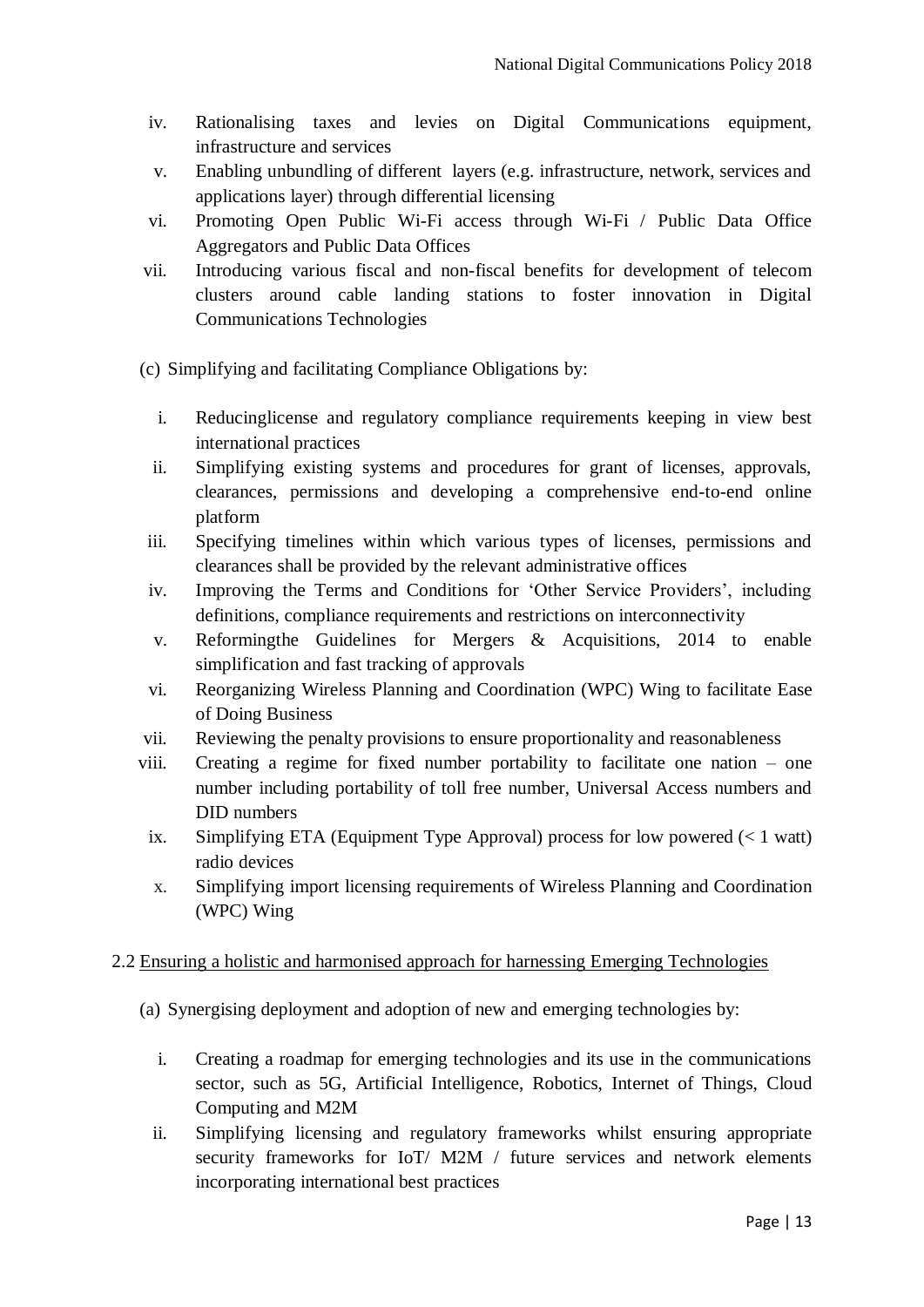- iii. Earmarking adequate licensed and unlicensed spectrum for IoT/ M2M services
- iv. Encourage use of Open APIs for emerging technologies
- (b) Promoting innovation in the creation of Communication services and network infrastructure by Developing a policy framework for 'Over The Top' services
- (c) Ensuring the Transition to IPv6 for all existing communications systems, equipment, networks and devices
- (d) Enabling Hi-speed internet, Internet of Things and M2M by rollout of 5G technologies:
	- i. Implementing an action plan for rollout of 5G applications and services
	- ii. Enhancing the backhaul capacity to support the development of next-generation networks like 5G
- iii. Ensuring availability of spectrum for 5G in  $\leq$  1 GHz, 1-6 GHz and  $\geq$  6 GHz bands
- iv. Reviewing industry practices with respect to traffic prioritisation to provide 5Genabled applications and services
- v. Developing framework for accelerated deployment of M2M services while safeguarding security and interception for M2M devices
- vi. Defining policy for EMF radiation for M2M devices, with accompanying institutional framework to coordinate government-funded and India-specific research in this regard
- (e) Ensuring adequate numbering resources, by:

*.* 

- i. Allocating 13-digit numbers for all M2M mobile connections
- ii. Developing a unified numbering plan for fixed line and mobile services
- (f) EstablishingIndia as a global hub for cloud computing, content hosting and delivery, and data communication systems and services
	- i. Evolving enabling regulatory frameworks and incentives for promoting the establishment of International Data Centres, Content Delivery Networks and independent interconnect exchanges in India
	- ii. Enabling a light touch regulation for the proliferation of cloud based systems
- iii. Facilitating Cloud Service Providers toestablish captive fibre networks.
- (g) Leveraging Artificial Intelligence and Big Data in a synchronized and effective manner to enhance the overall quality of service, spectrum management, network security and reliability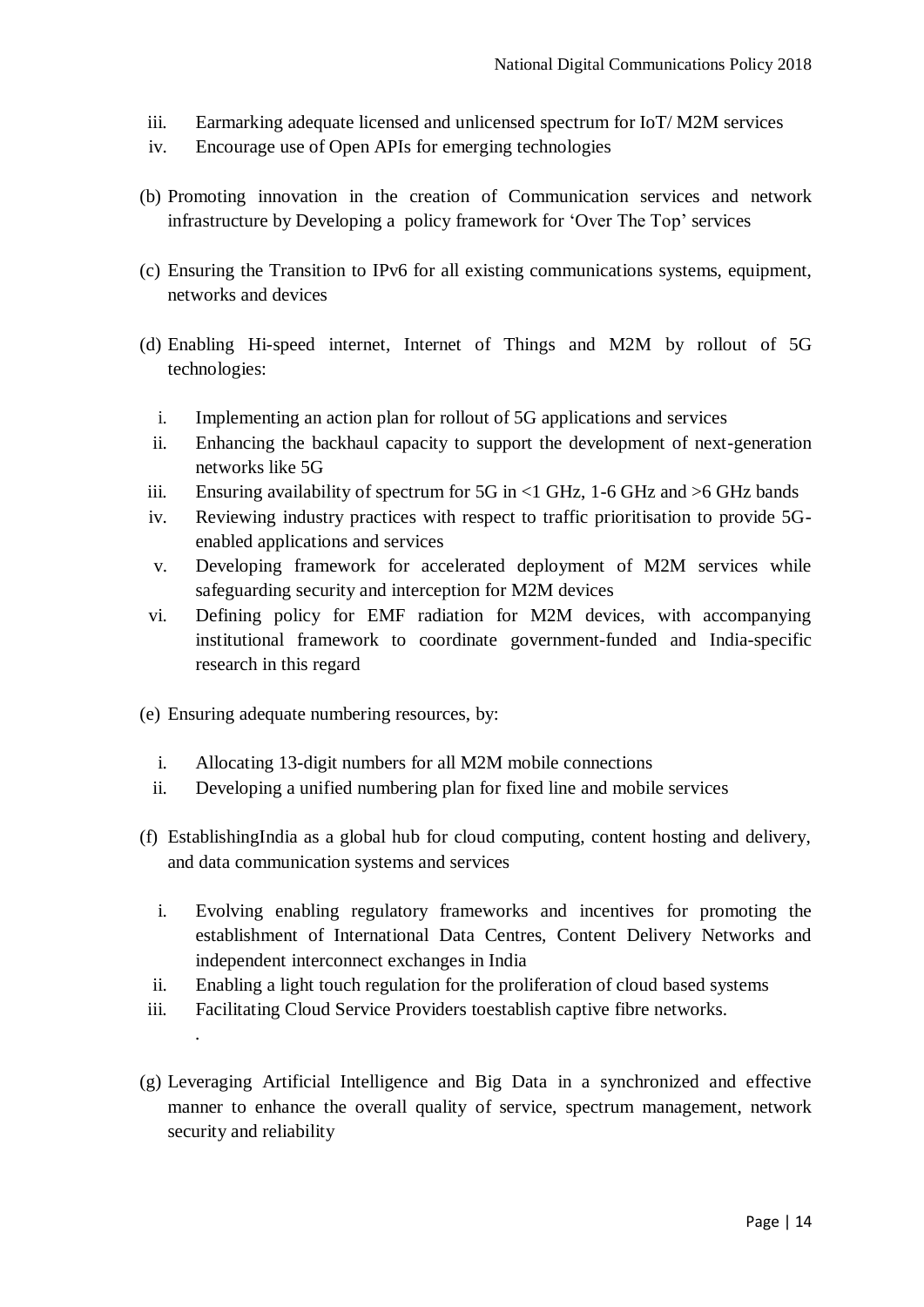- (h) Recognizing Digital Communications as the core of Smart Cities by:
	- i. Developing, in collaboration with Ministry of Urban Development, a Common Service Framework and Standards for Smart Cities
	- ii. Facilitating and supporting deployment of innovative solutions in identified Smart **Cities**

#### 2.3 Research and Development

(a)Promoting research & development in Digital Communication Technologies by:

- i. Restructuring C-DOT as a premier Telecom Research and Development Centre for identification, customization, and development of digital products and services in the country as per indigenous needs
- ii. Simplifying approvals/ processes for R&D procurements/ imports
- iii. Creating a framework for testing and certification of new products and services
- (b)Creating a Fund for R&D in new technologies for start-ups and entrepreneurs to enable innovation in cutting edge communications, 5G, software, content, security and related technologies and applications;and commercialization of products and services through grants, scholarships, venture capital, etc.
- (c)Establishing Centres of Excellence includingin Spectrum Management, Telecom Security and Next Generation Access Technologies
- (d) Fostering an Intellectual Property Rights regime that promotes innovation, by:
	- i. Implementing key recommendations in the National IPR Policy pertaining to Digital Communications, including a review of the legal regime around copyright, patents and trade marks
	- ii. Assisting start-ups and other innovators in filing copyright, patent and trademarks applications
	- iii. Providing financial incentives for the development of Standard Essential Patents (SEPs) in the field of digital communications technologies
	- iv. Promoting Indian IPR through international collaborations and active participation in standard development processes and IPR related events
- (e)Simplifying the process of obtaining Experimental Licenses and establishing regulatory sandboxes; viz.:
	- i. Enabling creation of suitable infrastructure for testing of new products and services with due regard to safety and security concerns
	- ii. Facilitating allocation of spectrum for R&D and experimentation at affordable prices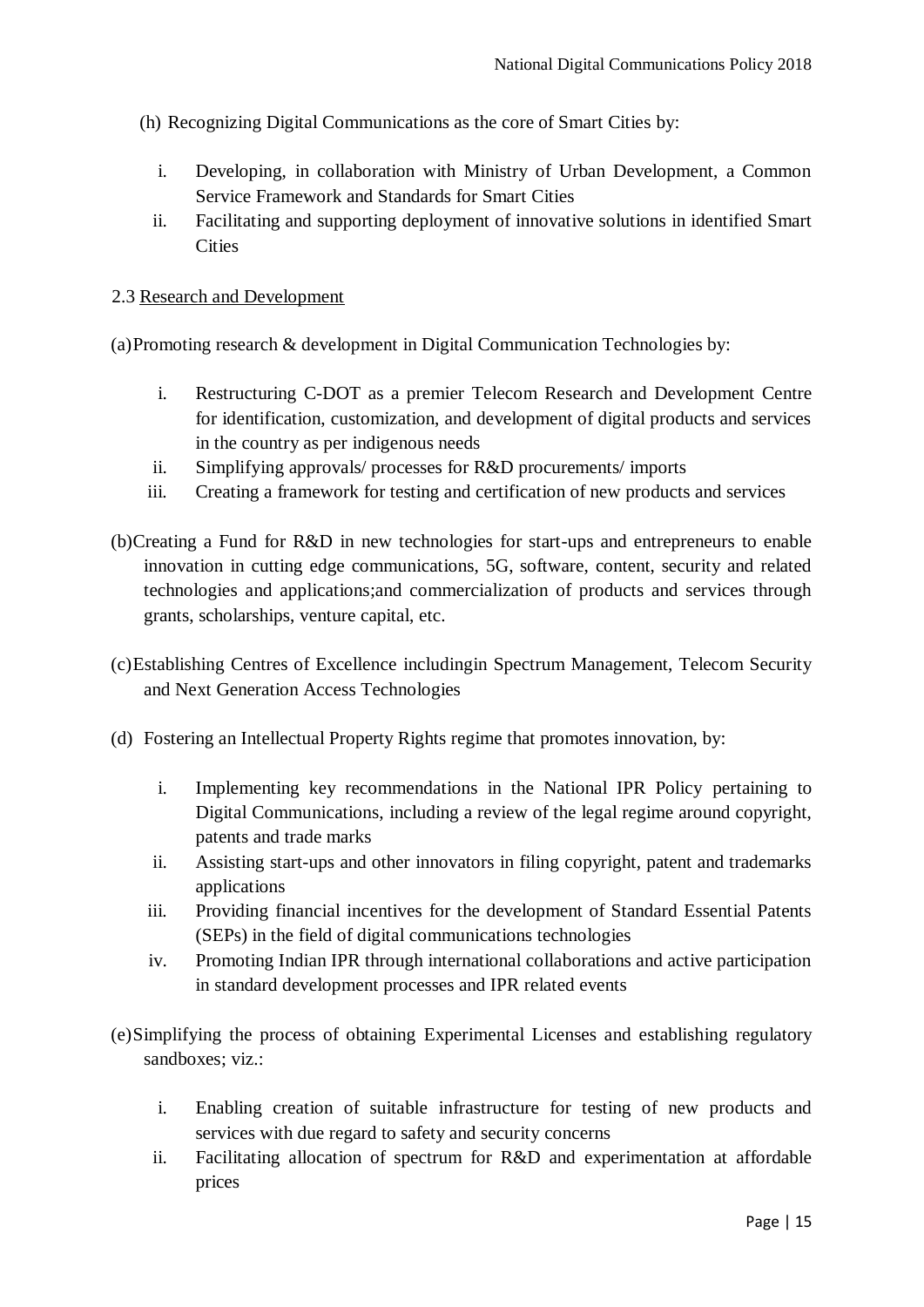iii. Simplifying and fast-track approvals for products and services for experimental purposesthrough de-licensing and other mechanisms; and promoting establishment of test beds, incubators, innovation centres, etc. in collaboration with industry and academia

#### 2.4 Promoting Start-ups and SMEs

- (a) Supporting Start-ups with various fiscal and non-fiscal benefits, including:
	- i. Academic collaborations, permissions for pilots and testing, concessions on imported software, mentoring support, etc.
	- ii. Promoting participation of Start-ups and SMEs in government procurement
- iii. Funding pilot deployments through USOF
- (b) Reducing the entry barriers for start-ups by reducing the initial cost and compliance burden, especially for new and innovative segments and services

#### 2.5 Local Manufacturing and Value Addition

- (a) Maximising India's contribution to global value chains, by focussing on domestic production, increasing exports and reducing the import burden, by:
	- i. Rationalising taxes, levies and differential duties to incentivize local manufacturing of equipment, networks and devices to the extent of domestic value addition
	- ii. Introducing Phased Manufacturing Program for identified product segments in Digital Communication Technologies
	- iii. Attracting and incentivizing Global OEMs and Generic Component players to setup manufacturing base in India
	- iv. Ensuring the availability of essential background IPR in Fair, Reasonable And Non-Discriminatory (FRAND) terms required for promoting local manufacturing
	- v. Promoting design led manufacturing in India by leveraging indigenous software/ R&D capabilities
	- vi. Incentivizing fab and/or fab-less design and manufacturing of chips and system on a chip (SOC) for network and devices in emerging technologies
	- vii. Attracting global talent from Indian diaspora to create best in class enterprises
- (b) Ensuringstrict compliance to Preferential Market Access requirements:
	- i. Preferringdomestic products and serviceswith domestically owned IPR in the procurement by government agencies, especially for the procurement of security related products
	- ii. Incentivizing private operators to buy domestic telecom products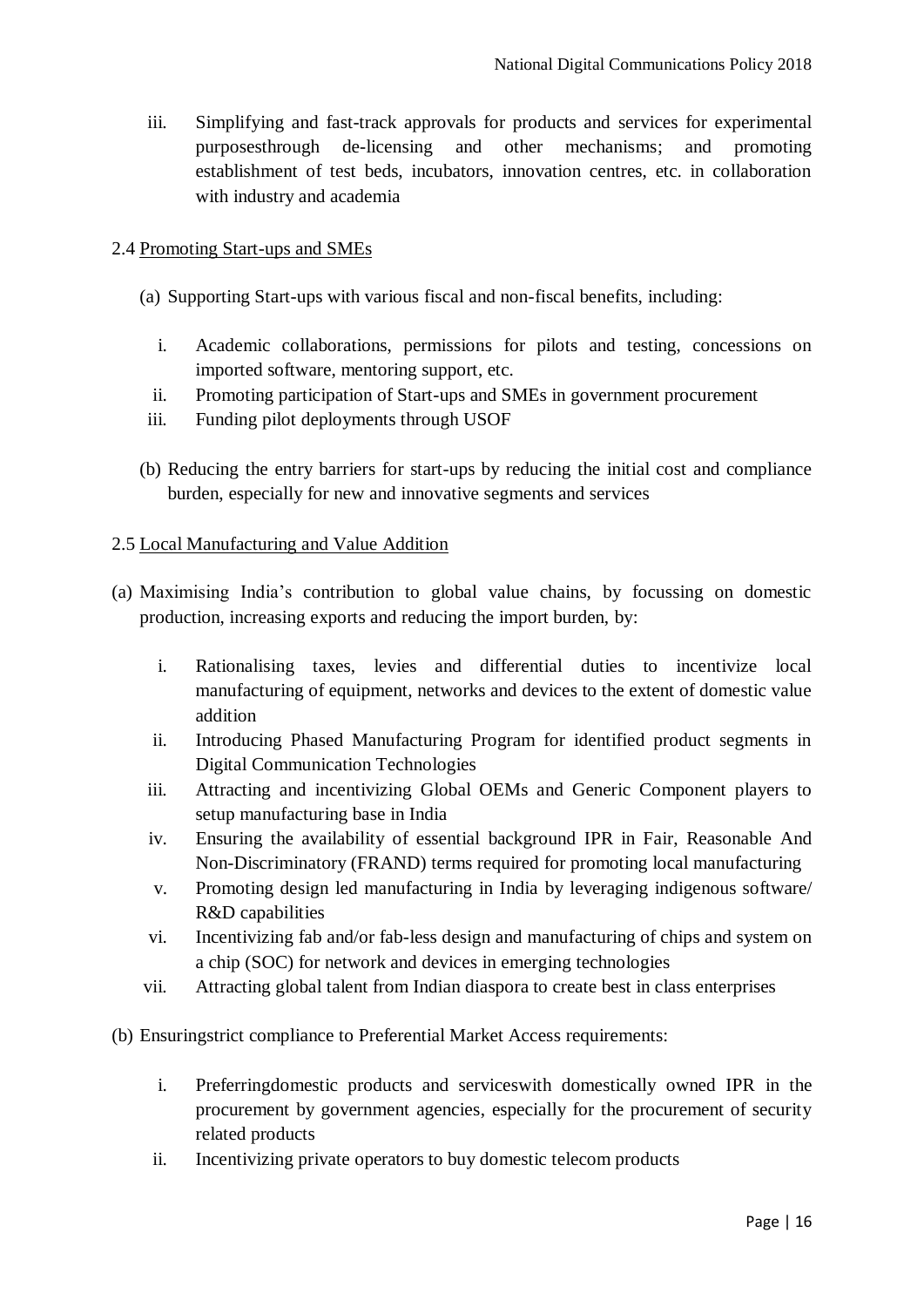#### 2.6 Capacity Building

- (a) Building human resource capital to facilitate employment opportunities in Digital Communications Sector:
	- i. Building national capacity and institutional capabilities in telecom security tools, standards and forensics including in manufacturing of critical telecom equipment
	- ii. Creating educational resources relating to the communications sector and making them available in an open and accessible format to promote self-directed and collaborative learning through interactive formats, including audio, video and text
	- iii. Promoting Industry-Academia-Government partnershipsto develop capacity and skills in line with future technology needs

#### 2.7 Strengthening of PSUs

- (a) Focus on building technical expertise and knowledge management for Public Sector Units, through the following initiatives:
	- i. Building internal capacity within PSU's to promote secure and efficient service delivery, infrastructure development and domestic manufacturing.
	- ii. Identifying and exploiting operational synergies in service provisioning, infrastructure creation, R&D, Standardization and manufacturing
	- iii. Using the training infrastructure available with telecom PSUs for skill development
	- iv. Upgrading the manufacturing PSUs under DoT to effectively harness strategic and operational synergies
	- v. Facilitating technical upgradation of PSUs

#### 2.8 Accelerating Industry 4.0

- (a) Create a roadmap for transition to Industry 4.0 by 2020by closely working with sector specific Industry Councils
- (b) Establish a multi-stakeholder led collaborative mechanism for coordinating transition to Industry 4.0
- (c) Developing market for IoT/ M2M connectivity services in sectors including Agriculture, Smart Cities, Intelligent Transport Networks, Multimodal Logistics, Smart Electricity Meter, Consumer Durables etc. incorporating international best practices.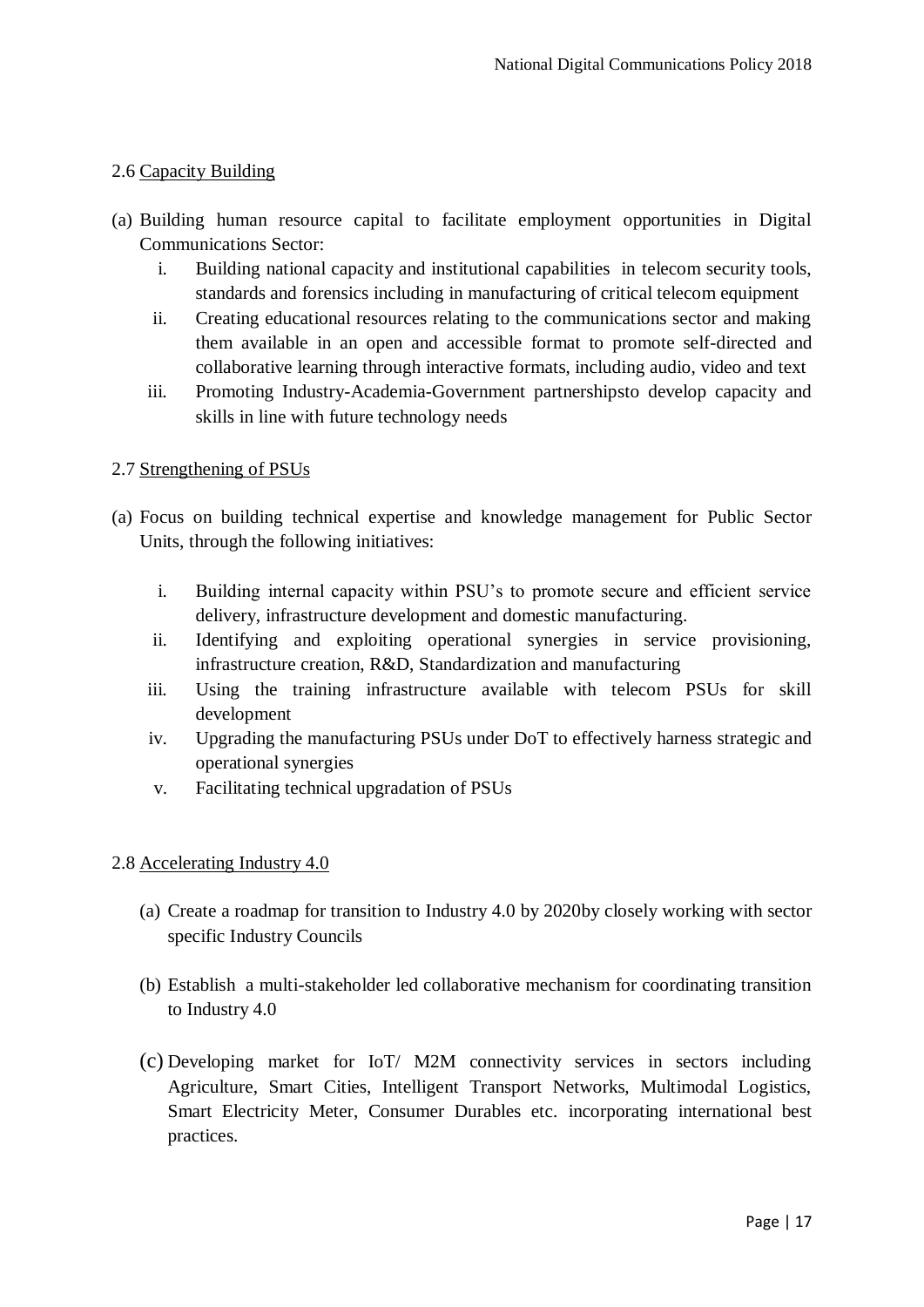## **3. Secure India: Ensuring Digital Sovereignty, Safety and Security of Digital Communications**

#### **2022 Goals:**

- a. Establish a comprehensive data protection regime for digital communications that safeguards the privacy, autonomy and choice of individuals and facilitates India's effective participation in the global digital economy
- b. Ensure that net neutrality principles are upheld and aligned with service requirements, bandwidth availability and network capabilities including next generation access technologies
- c. Develop and deploy robust digital communication network security frameworks
- d. Build capacity for security testing and establish appropriate security standards
- e. Address security issues relating to encryption and security clearances
- f. Enforce accountability through appropriate institutional mechanisms to assure citizens of safe and secure digital communications infrastructure and services

#### **Strategies:**

- 3.1 Establish a strong, flexible and robust Data Protection Regime
	- (a) Harmonising communications law and policy with the evolving legal framework and jurisprudence relating to privacy and data protection in India, including:
		- i. Amending various licenses and terms and conditions, wherever necessary, to incorporate provisions with respect to privacy and data protection
	- (b) Addressing issues of data protection and security in digital communications sector,by:
		- i. Ensuring that core data protection and security principles are applied and enforced
		- ii. Promoting the usage of indigenous communication products and services

#### 3.2 Provide Autonomy and Choice for every citizen and enterprise

- (a) Recognising the need to uphold the core principles of net neutrality:
	- i. Amending the license agreements to incorporate the principles of nondiscriminatory treatment of content, along with appropriate exclusions and exceptions as necessary
	- ii. Ensuring compliance with net neutrality principles, by introducing appropriate disclosure and transparency requirements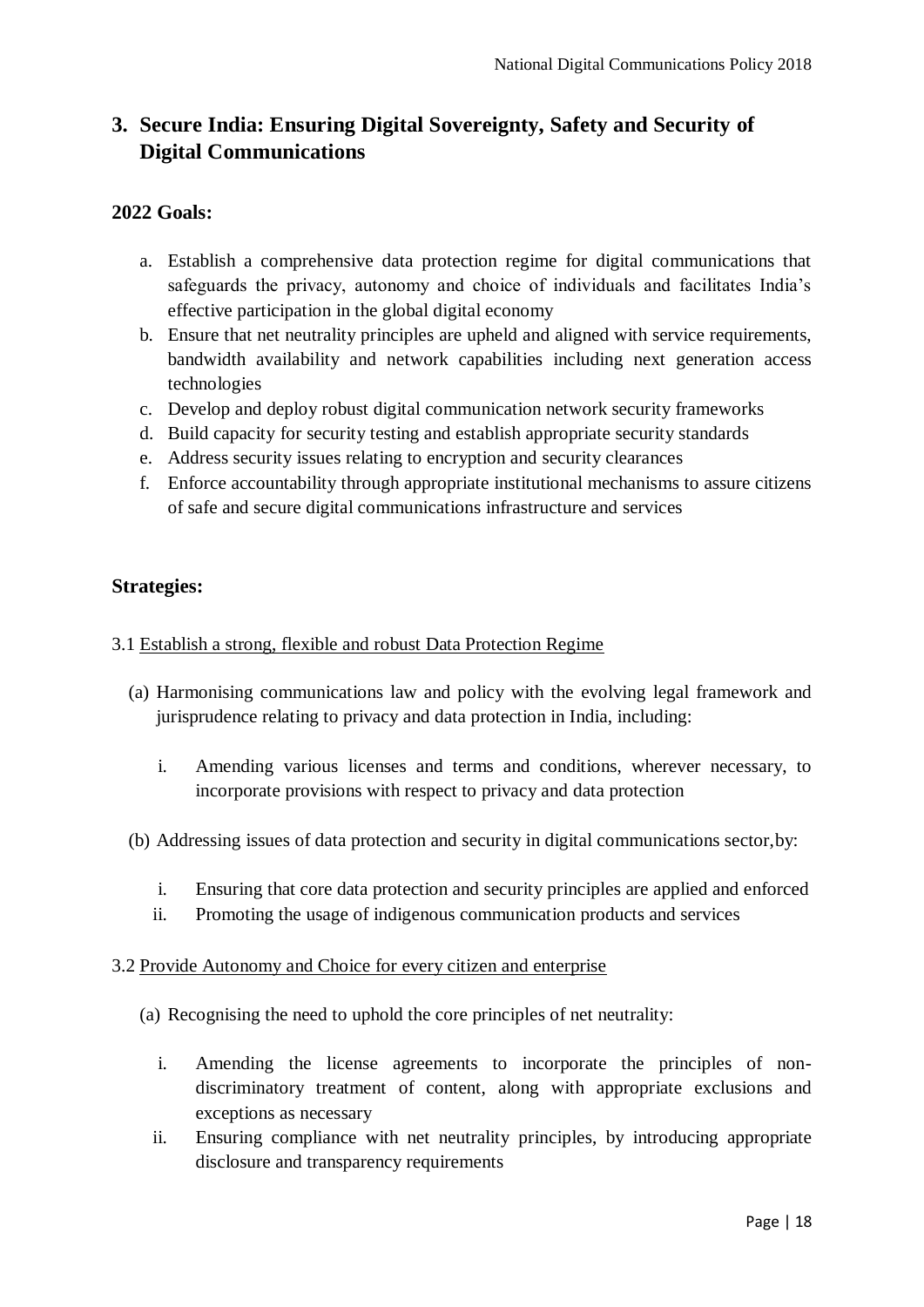#### 3.3 Assure Security of Digital Communications

- (a) Addressing security issues across layers:
	- i. Infrastructure Security (physical infrastructure, cyber-physical infrastructure, hardware & network elements), Systems Security (equipment, devices, distributed systems, virtual servers)
	- ii. Application and Platform security (web, mobile, device and software security)
- (b) Developing security standards for equipment and devices:
	- i. Telecom Testing and Security Certification (TTSC)to develop and enforce security standards and obligations for digital communications products and services
	- ii. Aligning with global standards on safety and security
- iii. Harmonising the legal and regulatory framework applicable to security standards such as the BIS Act, Electronics & Information Technology Goods (Requirements for Compulsory Registration) Order, Indian Telegraph Act, etc.
- (c) Participating in global standard setting organisationsto ensure consideration for local needs of the Indian communications industry
- (d) Strengthening security testing processes by:
	- i. Enhancing institutional capacity to perform testing, including establishing domestic testing hubs and laboratories with state-of-the art facilities
	- ii. Establishing comprehensive security certification regime based on global standards
- (e) Formulating a policy on encryption and data retention, by harmonising the legal and regulatory regime in India pertaining to cryptography with global standards, as applicable to communication networks and services
- (f) Facilitating Security and Safety of Citizens, Institutions and Property by:
	- i. Facilitating establishment of a Central Equipment Identity Registry for addressing security, theft and other concerns including reprogramming of identity of mobile handsets
	- ii. Facilitating lawful interception of all Digital Communications with state of the art lawful intercept and analysis systems for implementation of law and order and national security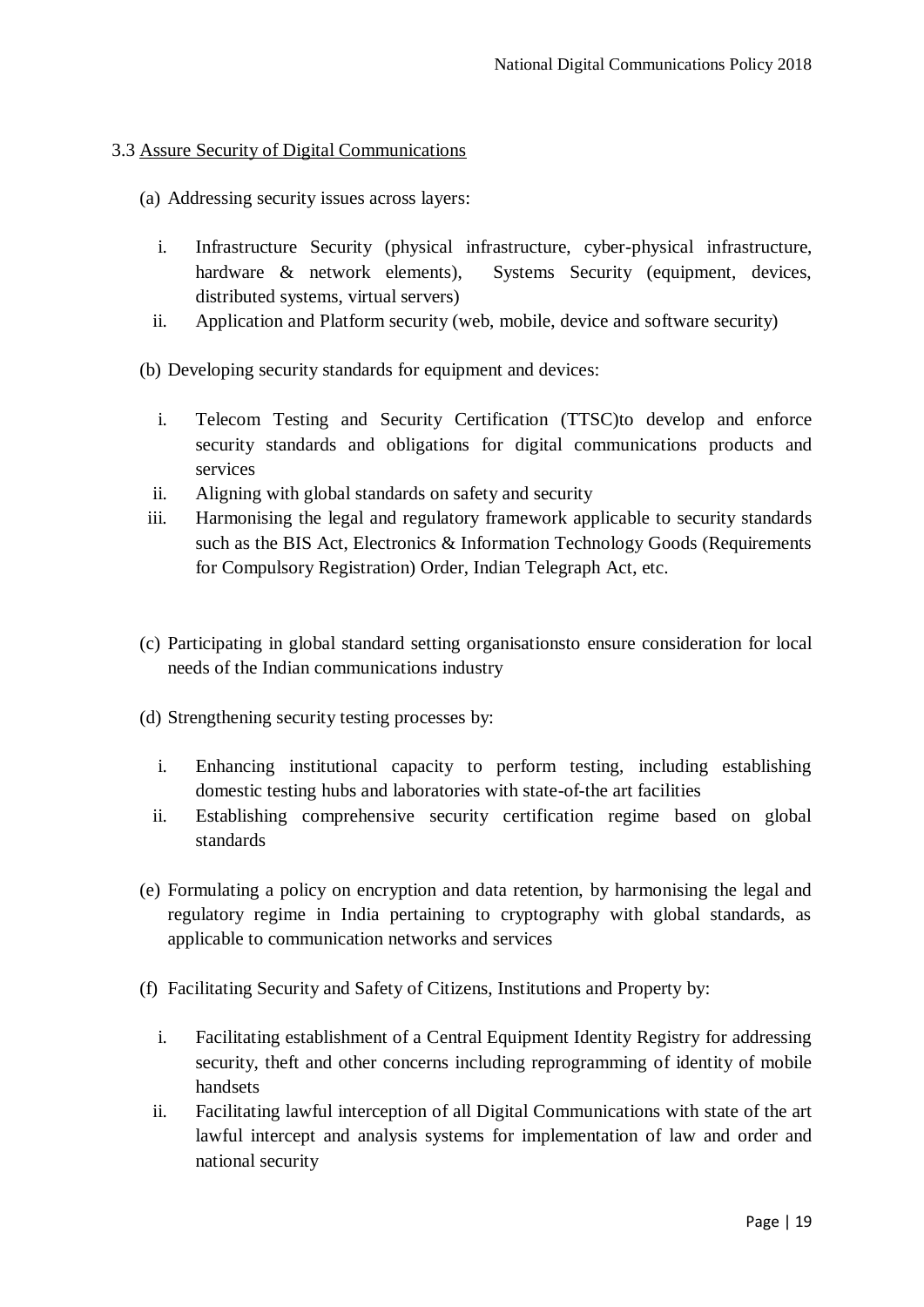- iii. Increasing awareness amongst users about security related issues concerning digital communications networks, devices and services
- (g) Establishinga Security Incident Management and Response System for Digital Communications Sectorby:
	- i. Instituting a sectoralCyber Security Incidence Response System (CSIRT)
	- ii. Improving information sharing and coordination between various security agencies, including CERT-In and sectoral CERTs as may be necessary
- iii. Enforcing obligations on service providers to report data breaches to authorities and affected users, based on specific parameters
- iv. Strengthening the Security Audit Mechanism

#### 3.4 Developing a comprehensive plan for network preparedness, disaster response relief, restoration and reconstruction

- (a) Strengthening network resilience by:
	- i. Framing and enforcing standard operating procedures to be followed during disasters and natural calamities, including sectoral guidelines for disaster response and recovery applicable to various service providers
	- ii. Establishing institutional framework to promote monitoring of activities, rapid dissemination of early warning disaster notifications and better coordination and collaboration between relevant Ministries / Departments, including the National Disaster Management Authority of India
- (b) Developing a Unified Emergency Response Mechanism,by:
	- i. Creating an institutional framework with clearly defined roles and responsibilities, Standard Operating Procedures and technical guidelines
	- ii. Incorporating obligations under the license terms and conditions for implementation of Next Generation 112 services in all areas, based on geolocation technologies, and provide online access to caller location and details to authorised central and state agencies
- iii. Enforcing obligations of service providers to share infrastructure, and ensure interoperability in emergency situations in a network-agnostic, operator-agnostic and technology-agnostic manner
- (c) Enhancing the Public Protection and Disaster Relief (PPDR) plan for India by:
	- i. Facilitating the establishment of a Pan-India network for Public Protection and Disaster Relief (PPDR)